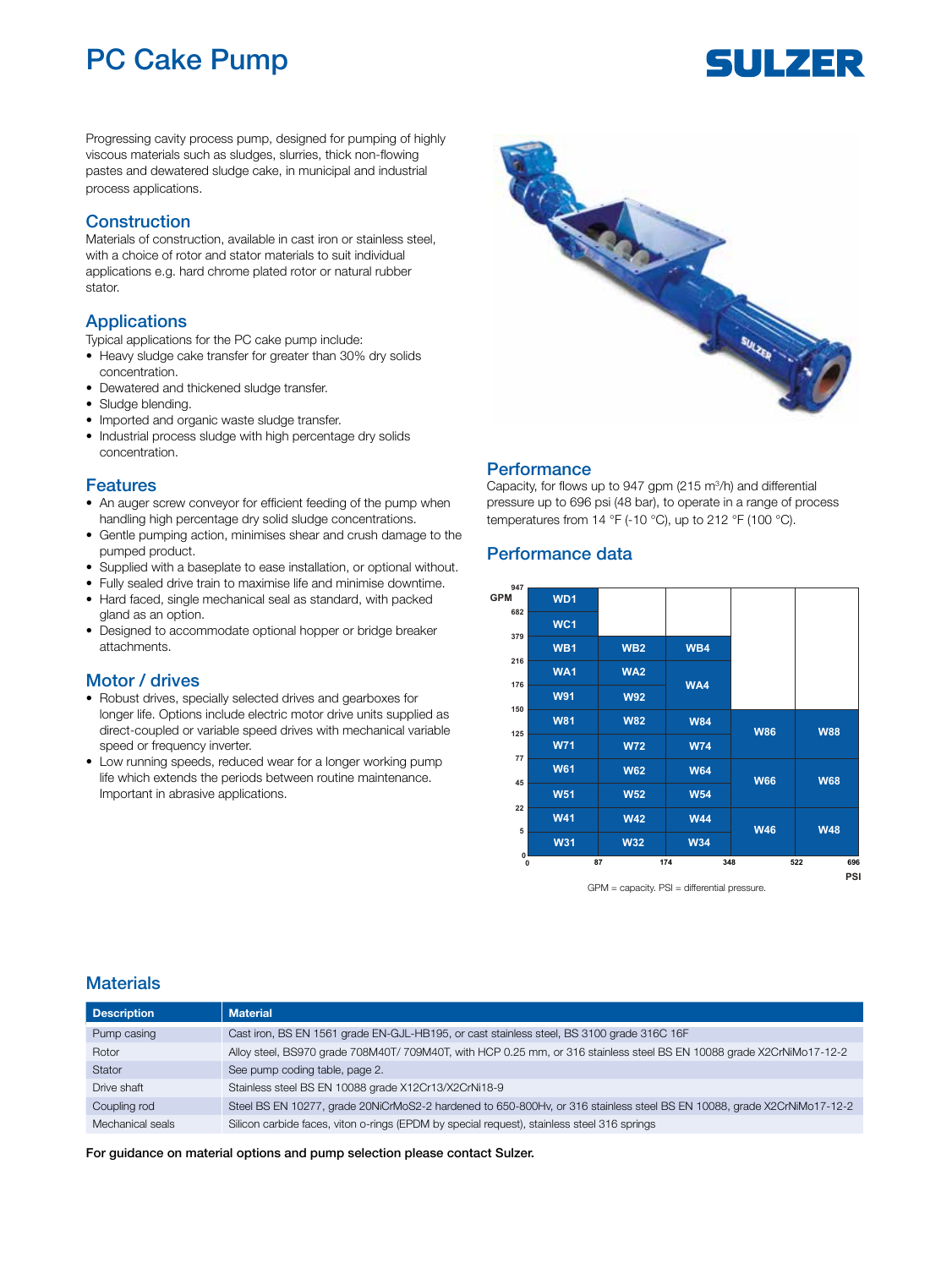## Pump coding

| Pump design                                                       | Wide inlet                                   | W |                |   |   |   |   |              |    |   |
|-------------------------------------------------------------------|----------------------------------------------|---|----------------|---|---|---|---|--------------|----|---|
|                                                                   | 5.3 gpm (1.2 m <sup>3</sup> /h) @ 350 rpm    |   | 3              |   |   |   |   |              |    |   |
|                                                                   | 22.5 gpm (5.1 m <sup>3</sup> /h) @ 350 rpm   |   | 4              |   |   |   |   |              |    |   |
|                                                                   | 44.9 gpm (10.2 m <sup>3</sup> /h) @ 350 rpm  |   | 5              |   |   |   |   |              |    |   |
|                                                                   | 77.1 gpm (17.5 m <sup>3</sup> /h) @ 350 rpm  |   | 6              |   |   |   |   |              |    |   |
| Nominal pump<br>capacity at<br>maximum speed<br>and zero pressure | 125.5 gpm (28.5 m <sup>3</sup> /h) @350 rpm  |   | $\overline{7}$ |   |   |   |   |              |    |   |
|                                                                   | 149.7 gpm (34.0 m <sup>3</sup> /h) @ 300 rpm |   | 8              |   |   |   |   |              |    |   |
|                                                                   | 176.1 gpm (40.0 m <sup>3</sup> /h) @ 250 rpm |   | 9              |   |   |   |   |              |    |   |
|                                                                   | 215.7 gpm (49.0 m <sup>3</sup> /h) @ 200 rpm |   | A              |   |   |   |   |              |    |   |
|                                                                   | 378.7 gpm (86.0 m <sup>3</sup> /h) @ 200 rpm |   | в              |   |   |   |   |              |    |   |
|                                                                   | 682.5 gpm (155 m <sup>3</sup> /h) @ 200 rpm  |   | с              |   |   |   |   |              |    |   |
|                                                                   | 946.6 gpm (215 m <sup>3</sup> /h) @ 200 rpm  |   | D              |   |   |   |   |              |    |   |
|                                                                   | One                                          |   |                | 1 |   |   |   |              |    |   |
|                                                                   | Two                                          |   |                | 2 |   |   |   |              |    |   |
| Pump stages                                                       | Four                                         |   |                | 4 |   |   |   |              |    |   |
|                                                                   | <b>Six</b>                                   |   |                | 6 |   |   |   |              |    |   |
|                                                                   | Eight                                        |   |                | 8 |   |   |   |              |    |   |
|                                                                   | Cast iron                                    |   |                |   | с |   |   |              |    |   |
| <b>Body materials</b>                                             | Stainless steel                              |   |                |   | S |   |   |              |    |   |
|                                                                   | Alloy steel with HCP                         |   |                |   |   | 1 |   |              |    |   |
| Rotating parts                                                    | Stainless steel AISI 316                     |   |                |   |   | 2 |   |              |    |   |
|                                                                   | Stainless steel AISI 316 + HCP               |   |                |   |   | 3 |   |              |    |   |
|                                                                   | Mk 0 (oversized)                             |   |                |   |   |   | z |              |    |   |
| Rotor size                                                        | Mk 1 (standard)                              |   |                |   |   |   | А |              |    |   |
| (temp)                                                            | Mk 3 (temperature)                           |   |                |   |   |   | С |              |    |   |
|                                                                   | Mk 5 (temperature)                           |   |                |   |   |   | E |              |    |   |
|                                                                   | Natural                                      |   |                |   |   |   |   | A            |    |   |
|                                                                   | <b>EPDM</b>                                  |   |                |   |   |   |   | E.           |    |   |
|                                                                   | High nitrile                                 |   |                |   |   |   |   | J            |    |   |
|                                                                   | Nitrile NBR                                  |   |                |   |   |   |   | $\mathsf{R}$ |    |   |
| <b>Stator material</b>                                            | Fluoroelastomer / Viton                      |   |                |   |   |   |   | V            |    |   |
|                                                                   | Hypalon                                      |   |                |   |   |   |   | н            |    |   |
|                                                                   | <b>White NBR</b>                             |   |                |   |   |   |   | W            |    |   |
|                                                                   | Polyester based urethane                     |   |                |   |   |   |   | Κ            |    |   |
|                                                                   | Polyether based urethane                     |   |                |   |   |   |   | Υ            |    |   |
|                                                                   | Standard auger                               |   |                |   |   |   |   |              | J  |   |
| Mechanical                                                        | Large auger                                  |   |                |   |   |   |   |              | н  |   |
| seal type pump                                                    | Ribbon auger                                 |   |                |   |   |   |   |              | κ  |   |
| design                                                            |                                              |   |                |   |   |   |   |              | D  |   |
|                                                                   | Bridge breaker drive options                 |   |                |   |   |   |   |              | E. |   |
|                                                                   | Standard auger                               |   |                |   |   |   |   |              | s  |   |
|                                                                   | Large auger                                  |   |                |   |   |   |   |              | L  |   |
| Packed gland type                                                 | Ribbon auger                                 |   |                |   |   |   |   |              | R  |   |
| pump design                                                       |                                              |   |                |   |   |   |   |              | в  |   |
|                                                                   | Bridge breaker drive options                 |   |                |   |   |   |   |              | C  |   |
|                                                                   |                                              |   |                |   |   |   |   |              |    | 1 |
| Prime mover                                                       |                                              |   |                |   |   |   |   |              |    | 2 |
| arrangements<br>and build                                         | Close coupled                                |   |                |   |   |   |   |              |    | 3 |
| selection                                                         |                                              |   |                |   |   |   |   |              |    | 4 |
|                                                                   | Bareshaft                                    |   |                |   |   |   |   |              |    | 5 |
| Example:                                                          |                                              | W | в              | 6 | C | 4 | А | R            | Е  | 3 |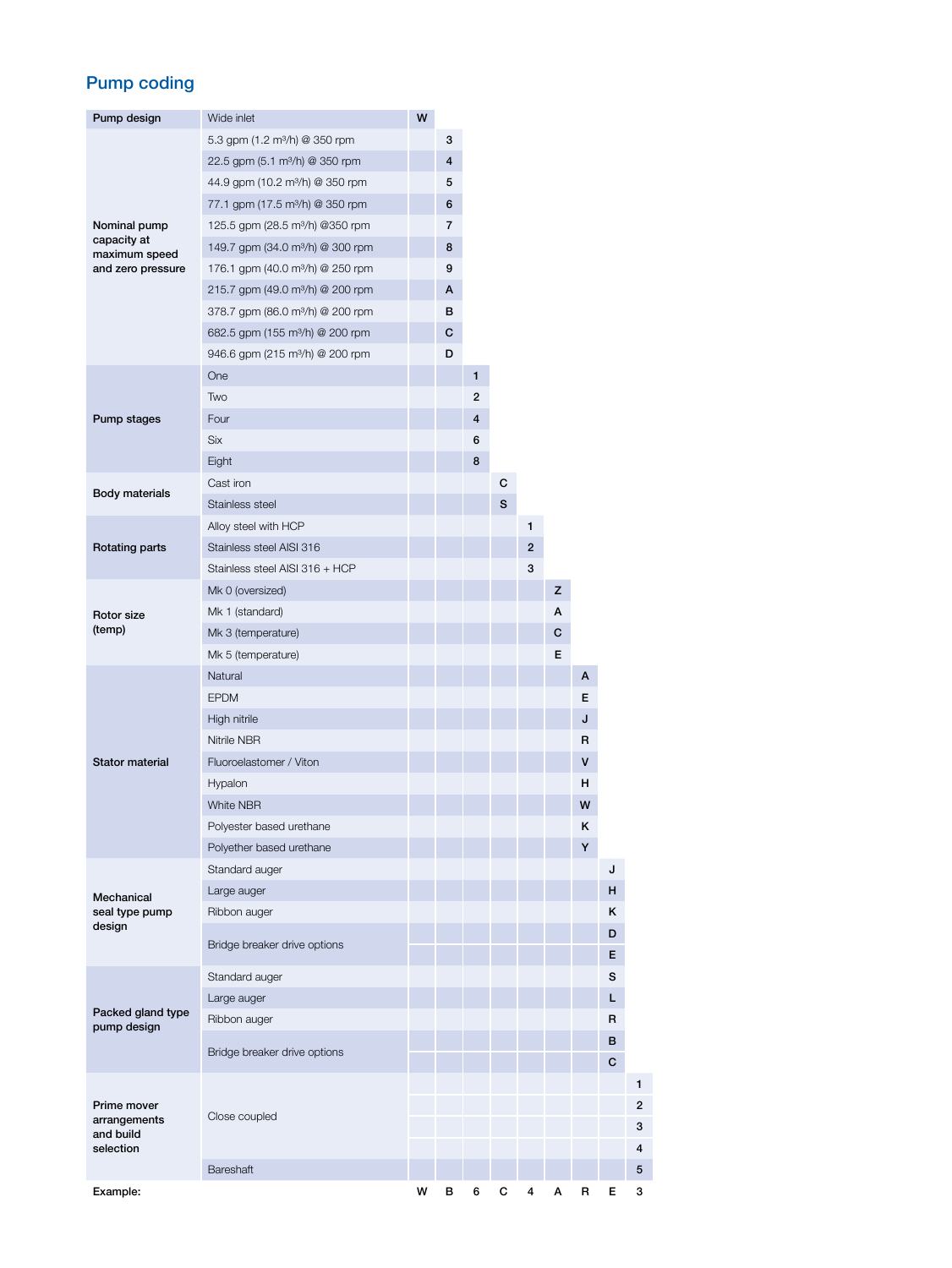## Pump and wear part weights lbs (kg)

| <b>Model</b>    | <b>Close coupled</b><br>pump | <b>Bareshaft pump</b> | <b>Stator</b>    | Rotor          | <b>Auger / Conveyor</b> | <b>Shaft</b> |  |  |
|-----------------|------------------------------|-----------------------|------------------|----------------|-------------------------|--------------|--|--|
| Standard auger: |                              |                       |                  |                |                         |              |  |  |
| W32             | 70.5 (32.00)                 | 88.0 (40.00)          | 3.3(1.50)        | 3.1(1.4)       | 4.6(2.1)                | 1.5(0.7)     |  |  |
| W34             | 97.0 (44.00)                 | 126.0 (57.00)         | 7.7(3.50)        | 6.6(3.0)       | 5.7(2.6)                | 3.5(1.6)     |  |  |
| W41             | 143.0 (65.00)                | 172.0 (78.00)         | 4.5(2.00)        | 6.2(2.8)       | 9.7(4.4)                | 1.5(0.7)     |  |  |
| W42             | 119.0 (54.00)                | 148.0 (67.00)         | 8.5(3.80)        | 10.4(4.7)      | 9.7(4.4)                | 3.5(1.6)     |  |  |
| W44             | 170.0 (77.00)                | 198.5 (90.00)         | 17.2 (7.80)      | 20.5(9.3)      | 7.1(3.2)                | 6.4(2.9)     |  |  |
| W51             | 165.0 (75.00)                | 183.0 (83.00)         | 9.3(4.20)        | 12.0(5.4)      | 5.5(2.5)                | 3.5(1.6)     |  |  |
| W52             | 187.0 (85.00)                | 216.0 (98.00)         | 18.3 (8.30)      | 20.5(9.3)      | 10.0(4.6)               | 6.4(2.9)     |  |  |
| W54             | 282.0 (128.00)               | 333.0 (151.00)        | 35.7 (16.20)     | 37.0 (16.8)    | 15.7(7.1)               | 9.7(4.4)     |  |  |
| W61             | 247.0 (112.00)               | 275.5 (125.00)        | 16.8 (7.60)      | 20.5(9.3)      | 10.0(4.6)               | 6.4(2.9)     |  |  |
| <b>W62</b>      | 311.0 (141.00)               | 359.0 (163.00)        | 32.0 (14.50)     | 34.6 (15.7)    | 19.6 (8.9)              | 9.7(4.4)     |  |  |
| W64             | 458.5 (208.00)               | 525.0 (238.00)        | 62.2 (28.20)     | 64.4 (29.2)    | 31.5(14.3)              | 9.7(4.4)     |  |  |
| W71             | 306.0 (139.00)               | 355.0 (161.00)        | 22.7 (10.30)     | 32.4 (14.7)    | 37.0 (16.8)             | 9.7(4.4)     |  |  |
| W72             | 368.0 (167.00)               | 419.0 (190.00)        | 43.0 (19.50)     | 54.0 (24.5)    | 37.0 (16.8)             | 9.7(4.4)     |  |  |
| W74             | 630.5 (286.00)               | 703.0 (319.00)        | 83.8 (38.00)     | 108.7 (49.3)   | 34.0 (15.4)             | 19.2 (8.7)   |  |  |
| W81             | 304.0 (138.00)               | 392.0 (178.00)        | 30.6 (13.90)     | 43.9 (19.9)    | 37.0 (16.8)             | 9.7(4.4)     |  |  |
| <b>W82</b>      | 487.0 (221.00)               | 553.0 (251.00)        | 58.2 (26.40)     | 75.8 (34.4)    | 34.0 (15.4)             | 19.2(8.7)    |  |  |
| <b>W84</b>      | 765.0 (347.00)               | 840.0 (381.00)        | 113.0 (51.40)    | 146.4 (66.4)   | 39.0 (17.7)             | 20.9(9.5)    |  |  |
| W91             | 485.0 (220.00)               | 551.0 (250.00)        | 48.0 (21.80)     | 62.8(28.5)     | 40.3 (18.3)             | 19.2(8.7)    |  |  |
| W92             | 635.0 (288.00)               | 701.0 (318.00)        | 91.3 (41.40)     | 106.5 (48.3)   | 40.3 (18.3)             | 19.2(8.7)    |  |  |
| WA1             | 566.5 (257.00)               | 633.0 (287.00)        | 65.0 (29.40)     | 96.0 (43.6)    | 40.3 (18.3)             | 19.2(8.7)    |  |  |
| WA <sub>2</sub> | 813.5 (369.00)               | 886.0 (402.00)        | 123.0 (55.80)    | 157.0 (71.1)   | 64.2 (29.1)             | 20.9(9.5)    |  |  |
| WB1             | 831.0 (377.00)               | 904.0 (410.00)        | 121.0 (55.00)    | 165.8 (75.2)   | 62.6 (28.4)             | 20.9(9.5)    |  |  |
| Large auger:    |                              |                       |                  |                |                         |              |  |  |
| <b>W42</b>      | 187.4 (85.00)                | 213.8 (97.00)         | 8.4 (3.80)       | 10.4(4.7)      | 29.1 (13.2)             | 3.5(1.6)     |  |  |
| W44             | 233.7 (106.00)               | 262.3 (119.00)        | 17.2 (7.80)      | 20.5(9.3)      | 29.1 (13.2)             | 6.4(2.9)     |  |  |
| <b>W52</b>      | 244.7 (111.00)               | 271.2 (123.00)        | 18.3 (8.30)      | 20.5(9.3)      | 40.1 (18.2)             | 6.4(2.9)     |  |  |
| W54             | 330.7 (150.00)               | 377.0 (171.00)        | 35.7 (16.20)     | 37.0 (16.8)    | 40.1 (18.2)             | 9.7(4.4)     |  |  |
| W62             | 396.8 (180.00)               | 485.0 (220.00)        | 32.0 (14.50)     | 34.6 (15.7)    | 84.2 (38.2)             | 9.7(4.4)     |  |  |
| W64             | 535.7 (243.00)               | 600.0 (272.00)        | 62.2 (28.20)     | 64.4 (29.2)    | 76.7 (34.8)             | 9.7(4.4)     |  |  |
| W72             | 487.2 (221.00)               | 535.7 (243.00)        | 43.0 (19.50)     | 54.0 (24.5)    | 93.9(42.6)              | 9.7(4.4)     |  |  |
| W74             | 771.6 (350.00)               | 815.7 (370.00)        | 83.8 (38.00)     | 108.7 (49.3)   | 93.9(42.6)              | 19.2 (8.7)   |  |  |
| W82             | 665.8 (302.00)               | 729.7 (331.00)        | 58.2 (26.40)     | 75.8 (34.4)    | 145.3 (65.9)            | 19.2(8.7)    |  |  |
| W84             | 972.2 (441.00)               | 992.0 (450.00)        | 113.3 (51.40)    | 146.4 (66.4)   | 145.3 (65.9)            | 20.9(9.5)    |  |  |
| W92             | 773.8 (351.00)               | 835.6 (379.00)        | 91.3 (41.10)     | 106.5(48.3)    | 170.6 (77.4)            | 19.2(8.7)    |  |  |
| WA <sub>2</sub> |                              | 1146.4 (520.00)       | 123.00 (55.80)   | 156.7(71.1)    | 232.1 (105.3)           | 20.9(9.5)    |  |  |
| WA4             |                              | 1466.0 (665.00)       | $2 \times W A2$  | 352.7 (160.0)  | 170.6 (77.4)            | 51.6 (23.4)  |  |  |
| WB <sub>2</sub> |                              | 1477.1 (670.00)       | 300.00 (136.00)  | 310.9 (141.0)  | 170.6 (77.4)            | 51.6 (23.4)  |  |  |
| WB4             |                              | 2072.3 (940.00)       | $2 \times WB2$   | 595.2 (270.0)  | 170.6 (77.4)            | 114.6 (52.0) |  |  |
| WC1             |                              | 1400.0 (635.00)       | 198.4 (90.00)    | 335.0 (152.0)  | 146.8 (66.6)            | 51.6 (23.4)  |  |  |
| WC4             |                              |                       | $2 \times (186)$ | 1102.0 (500.0) |                         | 97.0 (44.0)  |  |  |
| WD1             |                              | 1543.0 (700.00)       | 264.6 (120.00)   | 403.4 (183.0)  | 146.8 (66.6)            | 51.6 (23.4)  |  |  |